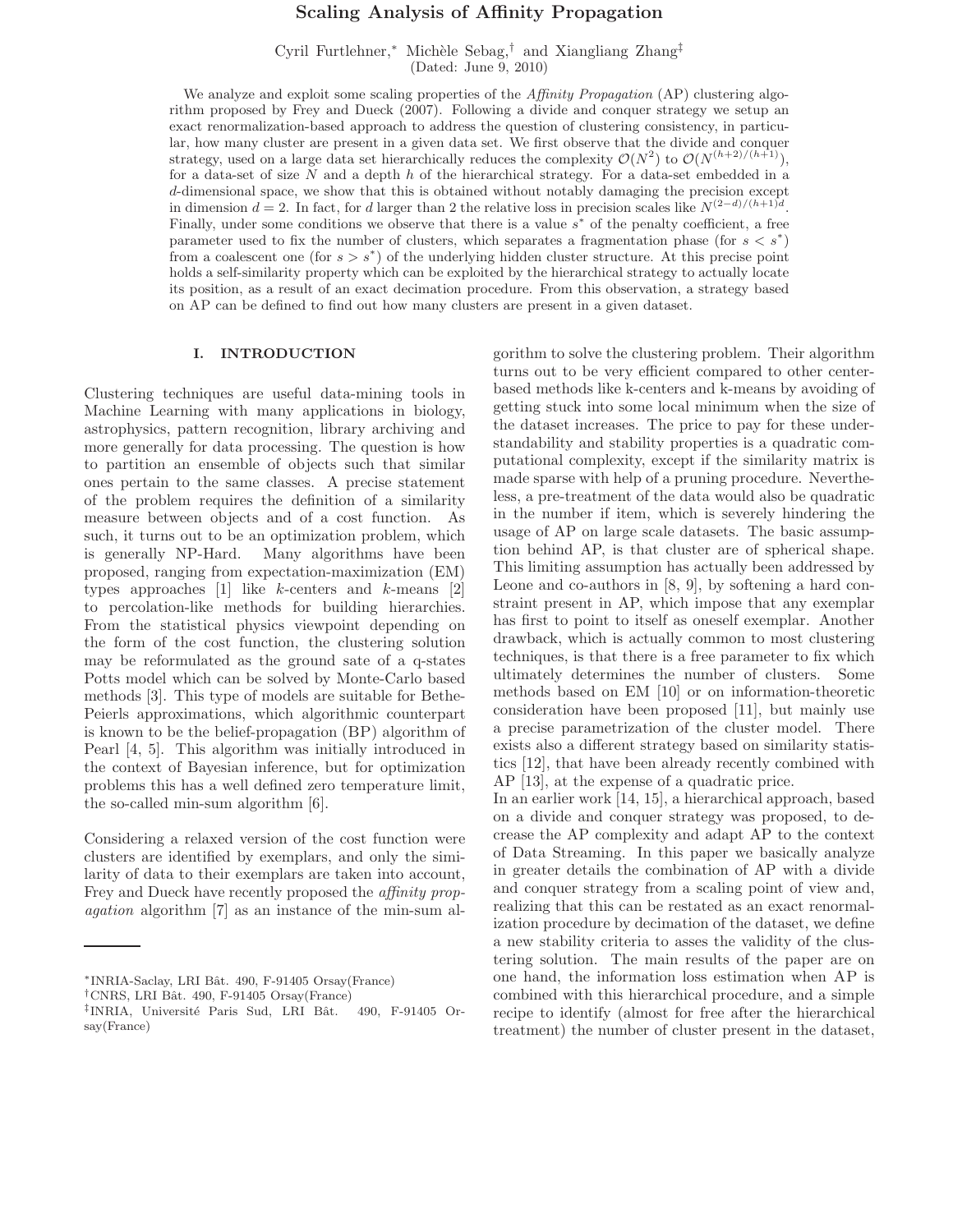on the other hand.

The paper is organized as follows. In Section II we start from a brief description of BP and some of its properties. We summarize how AP and its extension, soft constraint affinity propagation (SCAP), originate from it. Then in Section III, we define our hierarchical approach Hi-AP and analyze its computational complexity. In Section IV we compute the leading behavior, of the resulting error measured on the distribution of exemplars, which depends on the dimension and on the size of the subsets. Based on these results we enforce the self-similarity of Hi-AP in Section V to develop a renormalized version of AP (in the statistical physics sense) and discuss how to fix in a self-consistent way the penalty coefficient, conjugate to the number of clusters, present in AP. Finally Section VI is devoted to experimental tests: we present proof of principle of this method on artificial dataset and analyze its robustness and limits on real-world dataset.

# II. INTRODUCTION TO BELIEF-PROPAGATION AND AP

### A. Local marginal computation

The belief propagation algorithm is intended to computing marginals of joint-probability measure of the type

$$
P(\mathbf{x}) = \prod_{a} \psi_a(x_a) \prod_{i} \phi(x_i), \tag{II.1}
$$

where  $\mathbf{x} = (x_1, \dots, x_N)$  is a set of variables,  $x_a = \{x_i, i \in$ a} a subset of variables involved in the factor  $\psi_a$ , while the  $\phi_i$ 's are single variable factors. The structure of the joint measure  $P_a$  is conveniently represented by a factor graph [6], i.e. a bipartite graph with two set of vertices,  $\mathcal F$  associated to the factors, and  $\mathcal V$  associated to the variables, and a set of edges  $\mathcal E$  connecting the variables to their factors. Computing the single variables marginals scales in general exponentially with the size of the system, except when the underlying factor graph has a tree like structure. In that case all the single site marginals may be computed at once, by solving the following iterative scheme due to J. Pearl [4]:

$$
m_{a \to i}(x_i) \longleftarrow \sum_{\substack{x_j \\ j \in a, j \neq i}} \psi_a(x_a) \prod_j n_{j \to a}(x_j)
$$

$$
n_{i \to a}(x_i) \longleftarrow \phi_i(x_i) \prod_{b \ni i, b \neq a} m_{b \to i}(x_i).
$$

 $m_{a\rightarrow i}(x_i)$  is called the message sent by factor node a to variable node i, while  $n_{i\rightarrow a}(x_i)$  is the message sent by variable node  $i$  to  $a$ . These quantities would actually appear as intermediate computations terms, while deconditioning (II.1). On a singly connected factor graph, starting from the leaves, two sweeps are sufficient to obtain the fixed points messages, and the beliefs (the local marginals) are then obtained from these sets of messages using the formulas:

$$
b_i(x_i) = \frac{1}{Z_i} \phi_i(x_i) \prod_{a \ni i} m_{a \to i}(x_i)
$$

$$
b_a(x_a) = \frac{1}{Z_a} \psi_a(x_a) \prod_{i \in a} n_{i \to a}(x_i)
$$

with  $Z_i$  and  $Z_a$  insuring normalization of the beliefs. On a multiply connected graph, this scheme can be used as an approximate procedure to compute the marginals, still reliable on sparse factor graph, while avoiding the exponential complexity of an exact procedure. Many connections with mean field approaches of statistical physics have been recently unravelled, in particular the connection with the TAP equations introduced in the context of spin glasses [16], and with the Bethe approximation of the free energy[5].

#### B. AP and SCAP as min-sum algorithms

The AP algorithm is a message-passing procedure proposed by Frey and Dueck [7] that performs a classification by identifying exemplars. It solves the following optimization problem

$$
\mathbf{c}^* = \operatorname{argmin}(E[\mathbf{c}]),
$$

with

$$
E[\mathbf{c}] \stackrel{\text{def}}{=} -\sum_{i=1}^{N} S(i, c_i) - \sum_{\mu=1}^{N} \log \chi_{\mu}[\mathbf{c}] \tag{II.2}
$$

where  $\mathbf{c} = (c_1, \ldots, c_N)$  is the mapping between data and exemplars,  $S(i, c_i)$  is the similarity function between i and its exemplar. For datapoints embedded in an Euclidean space, the common choice for  $S$  is the negative squared Euclidean distance. A free positive parameter is given by

$$
s \stackrel{\text{def}}{=} -S(i,i), \qquad \forall i,
$$

the penalty for being oneself exemplar.  $\chi_{\mu}^{(p)}[\mathbf{c}]$  is a set of constraints. They read

$$
\chi_{\mu}[\mathbf{c}] = \begin{cases} p, & \text{if } c_{\mu} \neq \mu, \exists i \ s.t. \ c_i = \mu, \\ 1, & \text{otherwise.} \end{cases}
$$

 $p = 0$  is the constraint of the model of Frey-Dueck. Note that this strong constraint is well adapted to wellbalanced clusters, but probably not to ring-shape ones. For this reason Leone et. al. [8, 9] have introduced the smoothing parameter  $p$ . Introducing the inverse temperature  $\beta$ .

$$
P[\mathbf{c}] \stackrel{\text{def}}{=} \frac{1}{Z} \exp(-\beta E[\mathbf{c}])
$$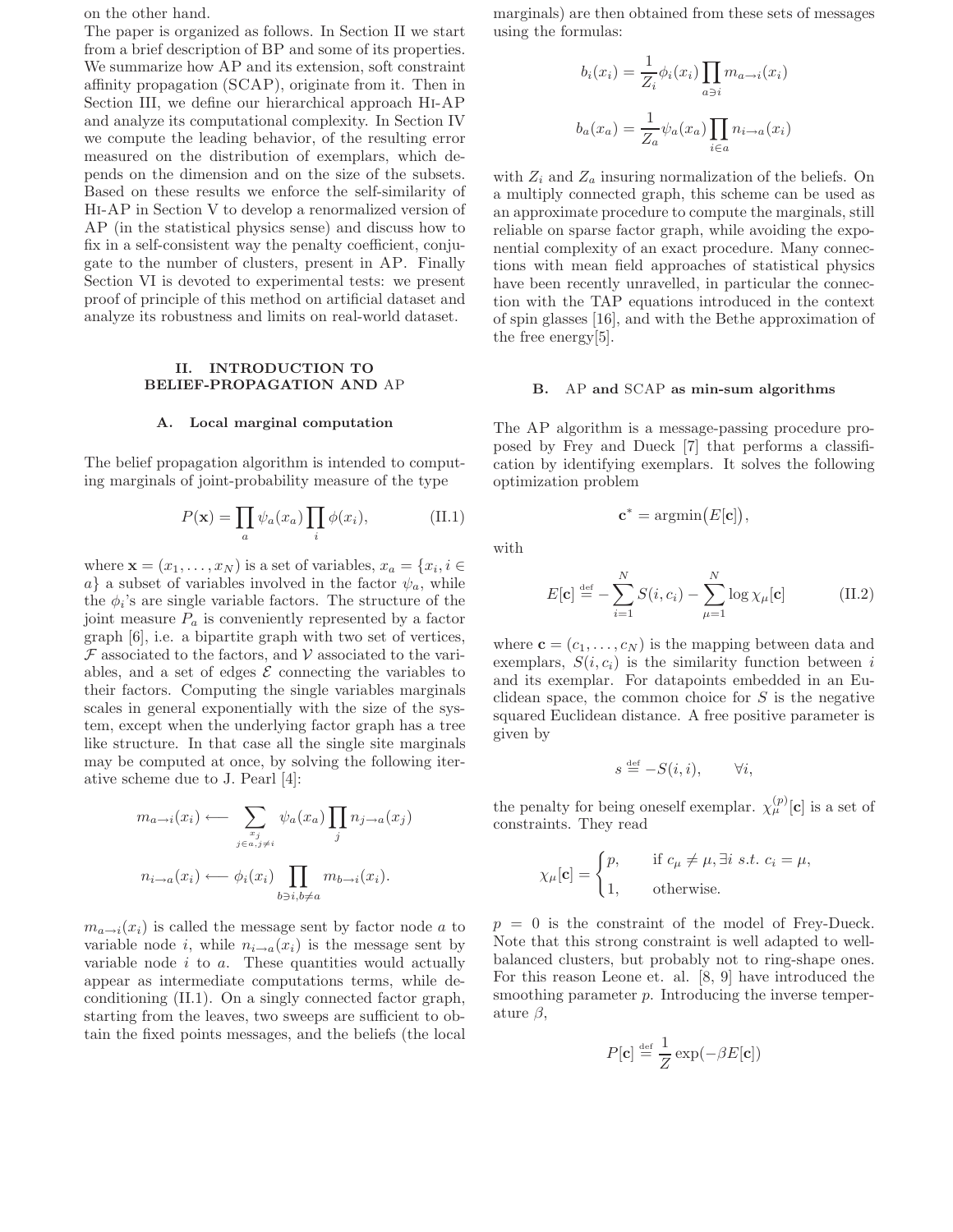represents a probability distribution over clustering assignments c. At finite  $\beta$  the classification problem reads

$$
\mathbf{c}^* = \operatorname{argmax}(P[\mathbf{c}]).
$$

The AP or SCAP equations can be obtained from the standard BP equation [7, 8] as an instance of the Max-Product algorithm. For self-containess, let us sketch the derivation here. The BP algorithm provides an approximate procedure to the evaluation of the set of single marginal probabilities  $\{P_i(c_i = \mu)\}\$  while the min-sum version obtained after taking  $\beta \to \infty$  yields the affinity propagation algorithm of Frey and Dueck. The factorgraph involves variable nodes  $\{i, i = 1...N\}$  with corresponding variable  $c_i$  and factor nodes  $\{\mu, \mu = 1 \dots N\}$ corresponding to the energy terms and to the constraints (see Figure II.1). Let  $A_{\mu \to i}(c_i)$  the message sent by factor  $\mu$  to variable *i* and  $B_{i\to\mu}(c_i)$  the message sent by variable  $i$  to node  $\mu$ . The belief propagation fixed point equations read:

$$
A_{\mu \to i}(c_i = c) = \frac{1}{Z_{\mu \to i}} \sum_{\{c_j\}} \prod_{j \neq i} B_{j \to \mu}(c_j) \chi_{\mu}^{\beta}[\{c_j\}, c]
$$
(II.3)

$$
B_{i \to \mu}(c_i = c) = \frac{1}{Z_{i \to \mu}} \prod_{\nu \neq \mu} A_{\nu \to i}(c) e^{\beta S(i, c)}
$$
(II.4)

Once this scheme has converged, the fixed points messages provide a consistency relationship between the two sets of beliefs

$$
b_{\mu}[\{c_i\} = \mathbf{c}] = \frac{1}{Z_{\mu}} \chi_{\mu}^{\beta}[\mathbf{c}] \prod_{i=1}^{N} B_{i \to \mu}(c_i)
$$
 (II.5)

$$
b_i(c_i = c) = \frac{1}{Z_i} \prod_{\mu=1}^{N} A_{\mu \to i}[c] e^{\beta S(i,c)}
$$
(II.6)

The joint probability measure then rewrites

$$
P[\mathbf{c}] = \frac{1}{Z_b} \frac{\prod_{\mu=1}^{N} b_{\mu}[\mathbf{c}]}{\prod_{i=1}^{N} b_i^{N-1}(c_i)}
$$

with  $Z_b$  the normalization constant associated to this set of beliefs. In (II.3) we observe first that

$$
\hat{A}_{\mu \to i} \stackrel{\text{def}}{=} A_{\mu \to i} (c_i = \nu \neq \mu), \tag{II.7}
$$

is independent of  $\nu$  and secondly that  $A_{\mu \to i}(c_i = c)$  depends only on  $B_{j\rightarrow\mu}(c_j=\mu)$  and on  $\sum_{\nu\neq\mu}B_{j\rightarrow\mu}(c_j=\nu)$ . This means that the scheme can be reduced to the propagation of four quantities, by letting

$$
A_{\mu \to i} \stackrel{\text{def}}{=} A_{\mu \to i} (c_i = \mu),
$$
  

$$
\hat{A}_{\mu \to i} \stackrel{\text{def}}{=} \frac{1 - A_{\mu \to i}}{N - 1}
$$
  

$$
B_{i \to \mu} \stackrel{\text{def}}{=} B_{i \to \mu} (c_i = \mu)
$$
  

$$
\bar{B}_{i \to \mu} \stackrel{\text{def}}{=} 1 - B_{i \to \mu},
$$

which reduce to two types of messages  $A_{\mu \to i}$  and  $B_{i \to \mu}$ . At this point we introduce the log-probability ratios,



FIG. II.1: Factor graph corresponding to AP. Small squares represents the constraints while large ones are associated to pairwise contributions in  $E(\mathbf{c})$ .

$$
\begin{split} a_{\mu \to i} &\stackrel{\text{\tiny def}}{=} \frac{1}{\beta}\log\Bigl(\frac{A_{\mu \to i}}{\hat{A}_{\mu \to i}}\Bigr),\\ r_{i \to \mu} &\stackrel{\text{\tiny def}}{=} \frac{1}{\beta}\log\Bigl(\frac{B_{i \to \mu}}{\bar{B}_{i \to \mu}}\Bigr), \end{split}
$$

corresponding respectively to the "availability" and "responsibility" messages of Frey-Dueck. with  $q \stackrel{\text{def}}{=} -\frac{1}{\beta} \log p$ . Taking the limit  $\beta \to \infty$  at fixed q yields

$$
a_{\mu \to i} = \min\Big(0, \max(-q, \min(0, r_{\mu \to \mu})\Big) + \sum_{j \neq i} \max(0, r_{j \to \mu})\Big),
$$

$$
\mu \neq i, \qquad \text{(II.8)}
$$

$$
a_{i \to i} = \min\Big(q, \sum_{j \neq i} \max(0, r_{j \to i})\Big),\tag{II.9}
$$

$$
r_{i \to \mu} = S(i, \mu) - \max_{\nu \neq \mu} (a_{\nu \to i} + S(i, \nu)).
$$
 (II.10)

After reaching a fixed point, exemplars are obtained according to

$$
c_i^* = \underset{\mu}{\operatorname{argmax}} \left( S(i, \mu) + a_{\mu \to i} \right) = \underset{\mu}{\operatorname{argmax}} \left( r_{i \to \mu} + a_{\mu \to i} \right). \tag{II.11}
$$

Altogether, II.8,II.9,II.10 and II.11 constitute the equations of SCAP which reduce to the equations of AP when q tends to  $-\infty$ .

### III. DECREASING THE COMPLEXITY OF AFFINITY PROPAGATION

As already mentioned the AP computational complexity is expected to scale like  $\mathcal{O}(N^2)$ ; it involves the matrix S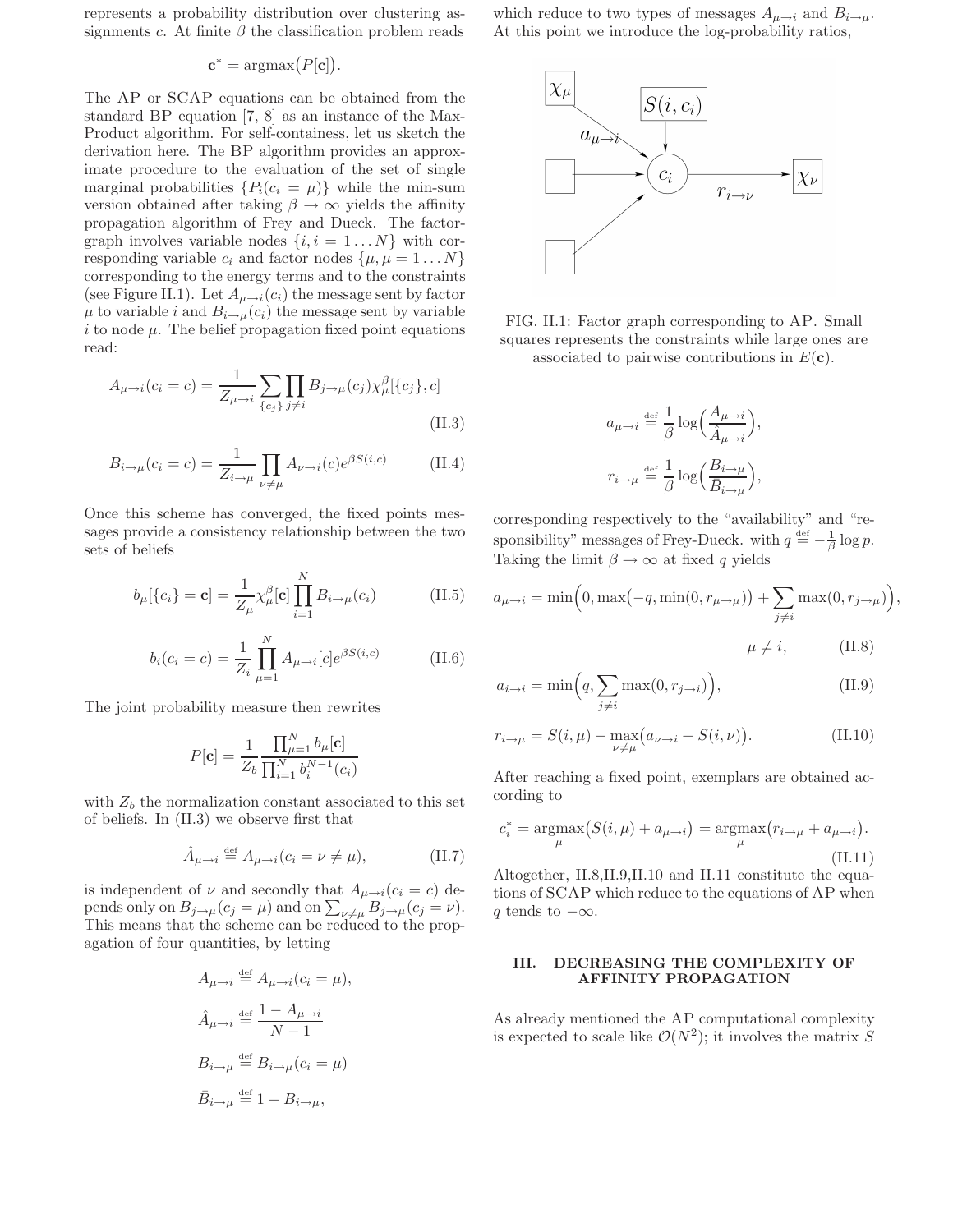of pair distances, with quadratic complexity in the number N of items, severely hindering its use on large-scale datasets[17]. This AP limitation which is for example not adapted to streaming of data, can be overcome through a Divide-and-Conquer heuristics inspired from [18], which we have proposed in [14, 15]. Let us describe here this approach.

#### A. Hierarchical affinity propagation

The basic procedure goes as follows: The dataset  $\mathcal E$  of size N is randomly partitioned into  $\sqrt{N}$  subsets. AP is launched on every subset and outputs a set of exemplars, which in turn are clustered to yield the final result. The complexity is then  $\sqrt{N} \times (\sqrt{N})^2 = N^{3/2}$  as long as the number of exemplars  $K$  produced by each individual subset is  $o(N^{1/4})$  because the last clustering step costs  $(K\sqrt{N})^2$  in complexity. This Divide-and-Conquer strategy could be actually combined with any other basic clustering algorithm, and this procedure can be easily extended to have more than one hierarchical levels, thus reducing further the computational cost as follows.





Let  $h$  be the total number of hierarchical levels, starting at  $h = 0$  for the basic dataset so that by convention HI-AP with  $h = 0$  simply reduces to AP. At each level of the hierarchy, the penalty parameter s is set such that the expected number of exemplars extracted along each clustering step is a constant  $K$ . If  $b$  is the ratio of subset number between two hierarchical levels,  $M = N/b^h$  is the size of each subset to be clustered at level  $h$ ; at level  $h-1$ , each clustering problem thus involves  $bK = M$ exemplars with corresponding complexity

$$
C(0) = K^2 \left(\frac{N}{K}\right)^{\frac{2}{h+1}}.
$$

The total number  $N_{cp}$  of clustering procedures involved

is

$$
N_{cp} = \sum_{i=0}^{h} b^{i} = \frac{b^{h+1} - 1}{b - 1},
$$

with overall computational complexity:

$$
C(h) = K^{2} \left(\frac{N}{K}\right)^{\frac{2}{h+1}} \frac{\frac{N}{K} - 1}{\left(\frac{N}{K}\right)^{\frac{1}{h+1}} - 1} \approx_{K} K^{2} \left(\frac{N}{K}\right)^{\frac{h+2}{h+1}}.
$$

It is seen that  $C(0) = N^2$ ,  $C(1) \propto N^{3/2}$ ,..., and  $C(h) \propto$ N for  $h \gg 1$ .

Note that this procedure is naturally implemented in a streaming context; the partition is made automatically by buffering the data as they arrive in a buffer of size M. When it is full, AP is run on this set, and the exemplars are stored in another buffer of identical size M but corresponding to the next hierarchical level. The procedure can be continued indefinitely as long as the data flow is not too large, i.e. the run-time taken by AP to treat one single buffer at lowest hierarchical level should not exceed the time needed for the same buffer to be full again.

### B. AP clustering of aggregated data points

The exemplars at some level may not represent a fixed number of data points from lower levels, so a slight adjustment may be needed in some cases. The question then is how should we adapt the update rules of AP when the data points are the result of some prior aggregation. Assuming that a subset  $S \subset \mathcal{E}$  of *n* points, supposed to be at average mutual distance  $\epsilon$  is aggregated into a single point  $c \in \mathcal{S}$ , how should we change the update rules so as to keep the result stable when  $\epsilon$  is small? This is done by rewriting the similarity matrix as follows:

$$
S(c, i) \longrightarrow nS(c, i), \qquad \forall i \in \overline{S} \qquad (\text{III.1})
$$

$$
S(i, c) \longrightarrow S(i, c), \qquad \forall i \in \bar{S} \qquad (\text{III.2})
$$

$$
S(c, c) \longrightarrow \sum_{i \in S} S(i, c), \tag{III.3}
$$

and all lines and columns with index  $i \in S \setminus \{c\}$  are suppressed from the similarity matrix. The first transformation  $(III.1)$  simply states that c as a datapoint accounts now for *n* former points in  $S$ , while (III.2) reflects that c taken as exemplar accounts for himself only in (II.2). In the last transform  $(III.3)$  it is implicitly assumed that if  $c$ is its own exemplar, then all points in  $S$  would adopt him as their exemplar too. This redefinition of the similarity matrix is not anymore symmetric and yields non-uniform penalty coefficients. In the basic update equations (II.8), (II.9), (II.10) and (II.11), nothing prevents from having different self-similarities because the key property (II.7) for deriving these equations is not affected by this. For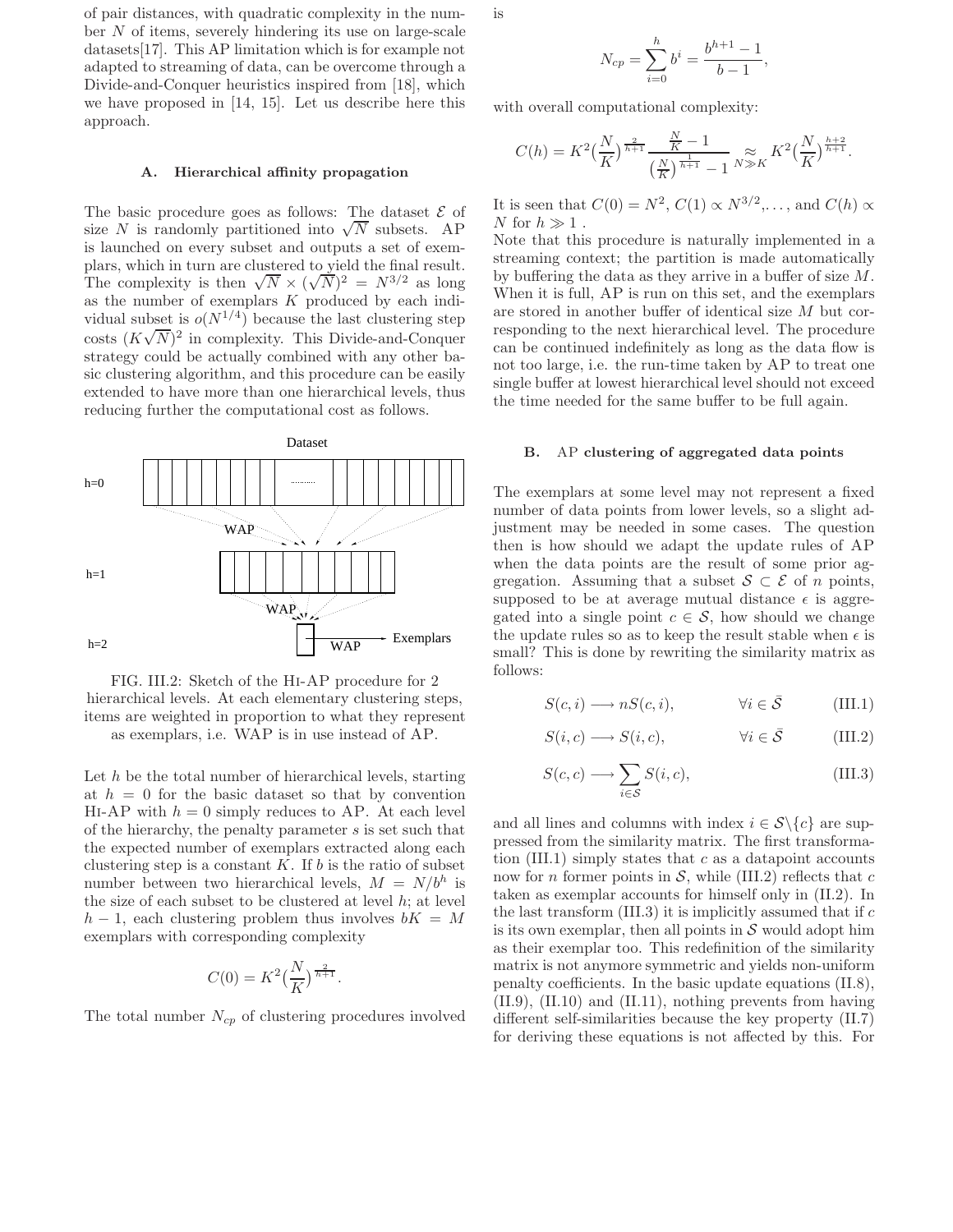

FIG. III.3: Aggregation of data points into single weighted items.

a valid clustering with the hard constraint of AP, the energy cost per data point obtained from (II.2) reads

$$
e[\mathbf{c}] = \frac{1}{N} \sum_{c=1}^{n} (s + \sum_{i \in c} d^{2}(i, c)) = \frac{n}{N} s + \frac{1}{N} \sum_{i=1}^{N} d^{2}(i, c_{i}),
$$
\n(III.4)

if  $n$  is the total number of cluster found by the solution, and we specify the similarity measure with help of the Euclidean distance

$$
d(i,j) = |\mathbf{r}_i - \mathbf{r}_j|, \qquad \forall (i,j) \in \mathcal{E}^2.
$$

To insure a basic scale invariance of the result, i.e. that the same solution is recovered, when the number of points in the dataset is rescaled we see that s has to scale like N. Now, if we deal directly with weighted data points in an Euclidean space, the preceding considerations concerning the re-weighting of the similarity matrix suggests that one may start directly from the following cost function:

$$
e[c] \stackrel{\text{def}}{=} ns + \frac{1}{Z} \sum_{c=1}^{n} \sum_{i \in c} w_i d^2(i, c).
$$
 (III.5)

Z being the normalization constant

$$
Z \stackrel{\text{def}}{=} \sum_{i \in \mathcal{E}} w_i.
$$

The  $\{w_i, \forall i \in \mathcal{S}\}\)$  is a set of weights attached to each datapoint and the self-similarity has been rescaled uniformly

$$
s \longrightarrow \sum_{i \in \mathcal{E}} w_i \ s.
$$

with respect to the total weight of the dataset. Update rules of AP will be modified accordingly to III.5 and will be referred as to weighted affinity propagation (WAP) in the following. This along with the partitioning mechanism defines in principle completely our hierarchical affinity propagation algorithm (Hi-AP). However, as we shall see in V, the penalty s may be force to scale differently between hierarchies, under some additional constraints related to clustering stability. Beforehand we have to analyse some scaling effects associated to Hi-AP, motivated by the estimation of the error caused by the Divideand-Conquer strategy.

#### IV. INFORMATION LOSS OF HI-AP

Assessing the error made by Hi-AP is not an easy task for a general distribution of data points and for an arbitrary setting of the penalty s, because this requires in principle the knowledge, or at least a good estimation of the joint distribution of exemplars found by AP. Nevertheless, we can say something in the following relevant situation, where the underlying dataset presents well separated clusters and by assuming that the penalty s is correctly tuned: this means that AP do not fragment or merge these underlying clusters, it is selecting exactly one single exemplar per existing true cluster. In such a case, clusters can be considered independently. In what follows we consider a single cluster with *finite vari*ance, with its center of mass inside the cluster, and make the assumption that the exemplar selected by AP is the nearest neighbor to the center of mass (see Figure. IV.4). Indeed, by construction, AP aims at finding the cluster exemplar  $r_c$  nearest to the center of mass of the sample points noted  $\mathbf{r}_{cm}$ :

$$
e(\mathbf{c}) = s + \frac{1}{N} \sum_{i=1}^{N} |\mathbf{r}_i - \mathbf{r}_\mathbf{C}|^2 = |\mathbf{r}_{cm} - \mathbf{r}_\mathbf{C}|^2 + Cst.
$$

## No loss in dimension  $d \neq 2$  for a well-tuned dilute AP clustering

To assess the information loss incurred by Hi-AP it turns out to be more convenient to compare the results in distribution, i.e. the distribution  $P_{\mathbf{C}}$  of the cluster exemplars computed by AP, and the distribution  $P_{\mathbf{C}(h)}$  of the cluster exemplar computed by Hi-AP with hierarchydepth h, by considering for example their relative Kullback Leibler distance, or more basically by comparing their variance.



FIG. IV.4: The point minimizing the energy cost for a single cluster distribution

Let

$$
\tilde{\mathbf{r}}_{\mathbf{C}}=\mathbf{r}_{\mathbf{C}}-\mathbf{r}_{cm}.
$$

denotes the relative position of exemplar  $r_c$  with respect to the center of mass  $\mathbf{r}_{cm}$ . Assuming a spherical symmetry for the cluster (in fact this has to be true only locally near the center of mass as shown in the next subsection),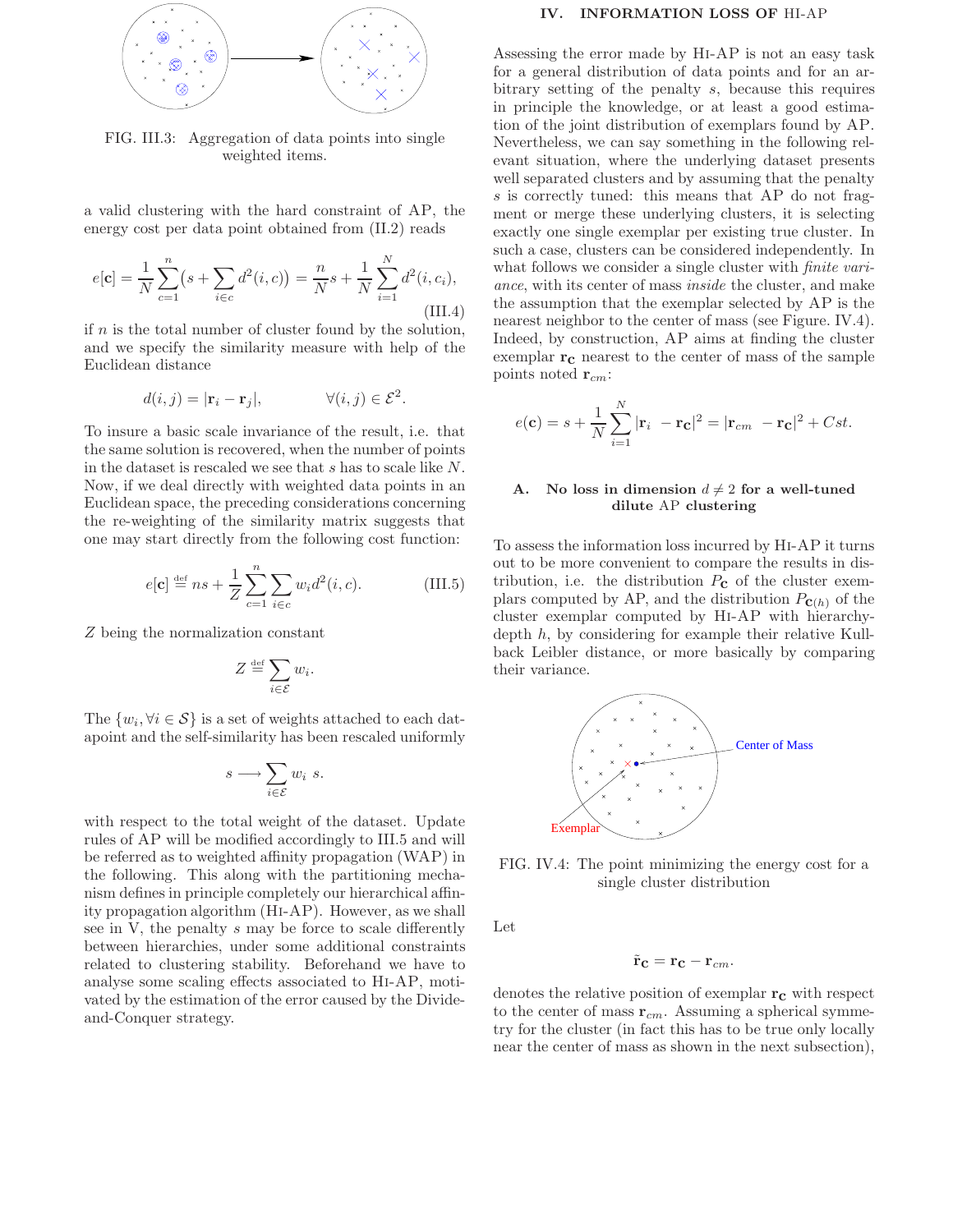the probability distribution of  $\tilde{\mathbf{r}}_{\mathbf{c}}$  conditionally to  $\mathbf{r}_{cm}$  is cylindrical; the cylinder axis supports the segment (0,  $r_{cm}$ ), where 0 is the origin of the d-dimensional space. As a result, the probability distribution of  $\mathbf{r}_{cm} + \tilde{\mathbf{r}}_c$  is the convolution of a spherical distribution, governed by the central limit theorem, with a cylindrical one governed by extreme value events.

In the sequel, subscripts sd refers to sample data, ex to the exemplar, and  $cm$  to center of mass,  $x$ , denotes the corresponding square distances to the origin,  $f$ , the corresponding probability densities and  $F$ , their cumulative distribution. With these notations, the variance of the bare sample data distribution reads

$$
\sigma \stackrel{\text{def}}{=} \mathbb{E}[x_{sd}] = \int_0^\infty x f_{sd}(x) dx, \tag{IV.1}
$$

and we assume it to be finite, as well as the following quantity,

$$
\alpha \stackrel{\text{def}}{=} -\lim_{x \to 0} \frac{\log(F_{sd}(x))}{x^{\frac{d}{2}}},\tag{IV.2}
$$

which encodes the short distance behaviour of the sample data distribution. The cumulative distribution of  $x_{cm}$  of a sample of size M then satisfies

$$
\lim_{M \to \infty} F_{cm}(\frac{x}{M}) = \frac{\Gamma(\frac{d}{2}, \frac{dx}{2\sigma})}{\Gamma(\frac{d}{2})},
$$

where  $\Gamma(x, y)$  is the incomplete gamma function, by virtue of the central limit theorem. Meanwhile,  $x_{\widetilde{ex}}=$  $|\mathbf{r}_{ex} - \mathbf{r}_{cm}|^2$  has a universal extreme value distribution (up to rescaling, see e.g. [19] for general methods):

$$
\lim_{M \to \infty} F_{\widetilde{ex}}\left(\frac{1}{M^{2/d}}x\right) = \exp\left(-\alpha x^{\frac{d}{2}}\right). \tag{IV.3}
$$

To see how the clustering error propagates along with the hierarchical process, we proceeds by induction. At hierarchical level h, one exemplar is selected out of M sample data spherically distributed with variance  $\sigma^{(h)}$ ; it is the closest one to the center of mass and become a sample data at next level. Therefore, at hierarchical level  $h + 1$ , the sample data distribution is the convolution of two spherical distributions, the exemplar and center of mass distributions obtained at level h. Assuming  $\alpha$  and  $\sigma$ are given by  $\alpha_d^{(h)}$  $\sigma_d^{(h)}$  and  $\sigma^{(h)}$  at level h, the following scaling recurrence property holds at level  $h+1$  (See appendix A for details):

$$
\lim_{M \to \infty} F_{sd}^{(h+1)}(\frac{x}{M^{(h+1)}}) = \begin{cases} \frac{\Gamma(\frac{1}{2}, \frac{x}{2\sigma^{(h+1)}})}{\Gamma(\frac{1}{2})} & d = 1\\ \exp(-\alpha_2^{(h+1)}x) & d = 2 \end{cases}
$$
  

$$
\lim_{M \to \infty} F_{sd}^{(h+1)}(\frac{x}{M^{2(h+1)/d}}) = \exp(-\alpha_d^{(h+1)}x^{\frac{d}{2}}) \quad d > 2.
$$

with  $\sigma^{(h+1)} = \sigma^{(h)}$  for  $d = 1$ ,  $\alpha_d^{(h+1)} = \alpha_d^{(h)}$  $\int_{d}^{(h)}$  for  $d > 2$ , while  $\alpha_2^{(h+1)} = \alpha_2^{(h)}/2$  in dimension 2. As a result



FIG. IV.5: Radial distribution plot of exemplars obtained by clustering of Gaussian distributions of  $N = 10^6$  samples in  $\mathbb{R}^d$  in one single cluster exemplar, with hierarchical level  $h$  ranging in 0,1,2,5, for diverse values of d:  $d = 1$  (upper left),  $d = 2$  (upper right),  $d = 3$  (bottom left) and  $d = 4$  (bottom right). Fitting functions are of the form  $f(x) = Cx^{d/2-1} \exp(-\alpha x^{d/2})$ .

the distortion loss incurred by Hi-AP does not depend on the hierarchy depth h except in dimension  $d = 2$ . Figure IV.5 shows the radial distribution of exemplars obtained with different hierarchy-depth  $h$  and depending on the dimension d of the dataset. The curve for  $h = 0$ corresponds to the AP situation, so the comparison with  $h > 0$  shows that the information loss due to the hierarchical approach is moderate to negligible in dimension  $d \neq 2$  provided that the number of samples per cluster at each clustering level is "sufficient" (say,  $M > 30$  for the law of large numbers to hold). In dimension  $d > 2$ , the distance of the center of mass to the origin is negligible with respect to its distance to the nearest exemplar; the behaviour of the cost is thus governed by the Weibull distribution which is stable by definition (with an increased sensitivity to small sample size  $M$  as  $d$  approaches 2). In dimension  $d = 1$ , the distribution is dominated by the variance of the center of mass, yielding the gamma law which is also stable with respect to the hierarchical procedure. In dimension  $d = 2$  however, the Weibull and gamma laws do mix at the same scale; the overall effect is that the width of the distribution increases like  $2<sup>h</sup>$ , as shown in Fig. IV.5 (top right).

# B. Corrections for finite size dataset

In practice the number of data points per cluster might be not so large, hence it would be interesting to have an estimation of the error made by  $HI-AP$  when  $M$  is finite. In order to limit the assumption on the shape of the underlying cluster we observe first that the parameter  $\alpha$  defined in the preceding section is related to density at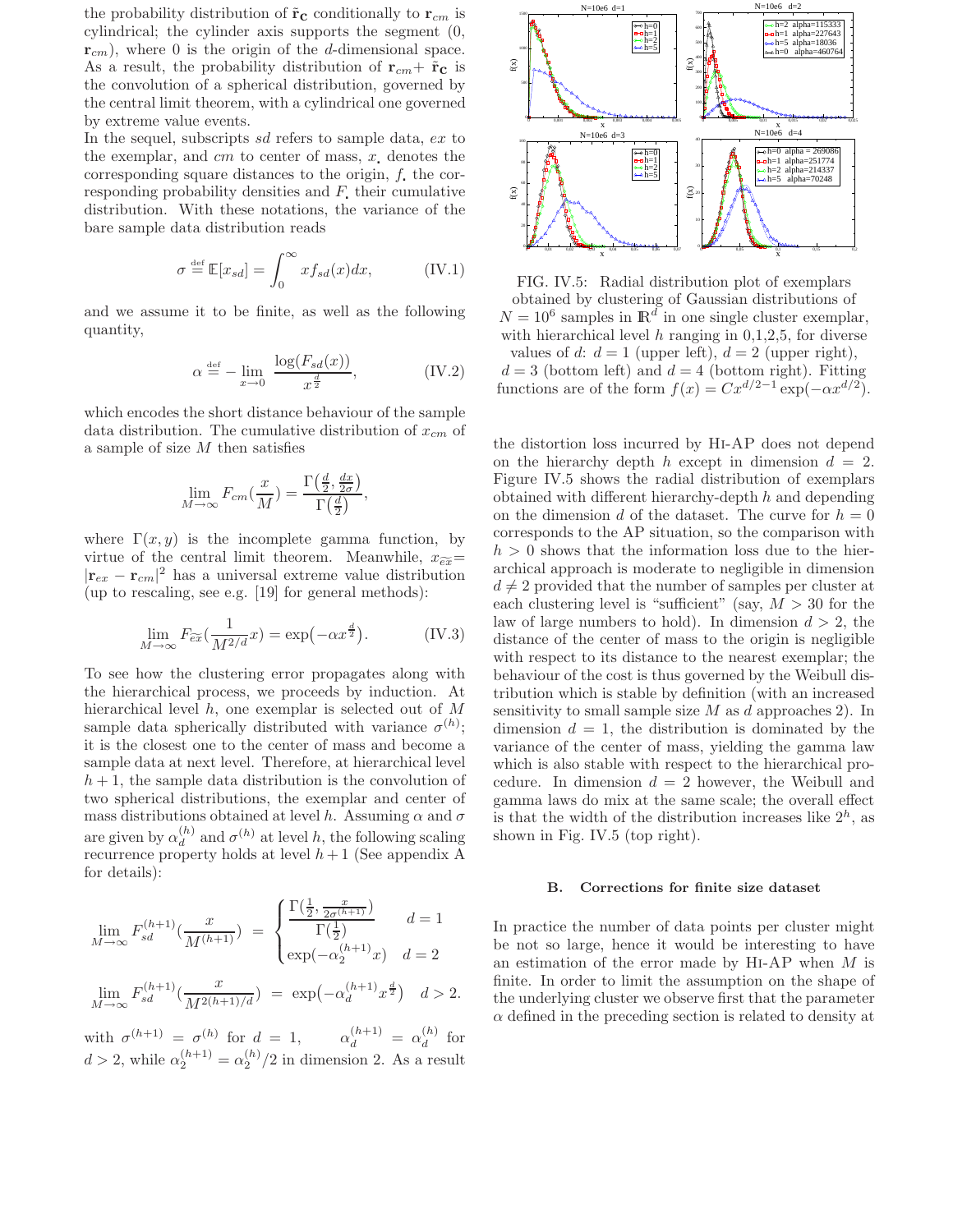the center of the cluster  $p_{sd}(0)$  by

$$
\alpha = p_{sd}(0) \frac{\Omega_d}{d},\tag{IV.4}
$$

with  $\Omega_d = 2\pi^{d/2}/\Gamma(d/2)$  the d-dimensional solid angle, as long as the distribution is locally spherical around this point. Still, the shape of the cluster has some influence on the final result and we characterize it by defining the following ad hoc shape factor:

$$
\omega \stackrel{\text{def}}{=} \frac{\sigma \alpha^{2/d}}{\Gamma(1 + \frac{2}{d})}.\tag{IV.5}
$$

This dimensionless coefficient, relating  $\alpha$  i.e. the density at the center of cluster to its variance  $\sigma$  prove to be useful for our purpose. By definition it reduces to  $\omega = 1$  for the universal Weibull distribution (IV.3) and some other values depending on the spatial dimension are displayed in Table I. For  $d > 2$ , assuming  $\alpha = \alpha^{(h)}$ ,  $\sigma = \sigma^{(h)}$ 

|    | Weibull | Gaussian | Uniform               | Uniform        |
|----|---------|----------|-----------------------|----------------|
|    |         |          | $L_1$ -sphere         | $L_2$ -sphere  |
| ιω |         | d        | $\frac{d}{2}$         |                |
|    |         |          | 2/d<br>$\overline{a}$ | $d+2\Gamma(1)$ |

TABLE I: Different values of  $\omega$  for various distributions

and  $\omega = \omega^{(h)}$  at level h we find the following recurrence property (see Appendix B for details):

$$
\sigma^{(h+1)} = \sigma^{(h)} + o(M^{2/d-1}),
$$
  
= 
$$
\frac{\sigma^{(0)}}{\omega^{(0)}} \left( 1 + \frac{1}{M^{1-2/d}} \right) + o(M^{2/d-1})
$$

 $\left( \right)$ 

For a dataset of size N,  $M = N^{1/h}$  when there are  $h-1$ hierarchical levels, so if we now compare the variance

$$
\sigma^{(h)} = \frac{\sigma^{(0)}}{\omega^{(0)}} \Big( 1 + N^{2/dh - 1/h} \Big) + o(N^{2/hd - 1/h}),
$$

of the exemplar distribution in that case, to

$$
\sigma^{(1)} = \frac{\sigma^{(0)}}{\omega^{(0)}} \Big( 1 + \frac{\omega^{(0)}}{N^{1-2/d}} \Big) + o(N^{2/d-1}),
$$

obtained directly with AP , we get

$$
\frac{\sigma^{(h)}}{\sigma^{(1)}} - 1 = N^{2/dh - 1/h} + o(N^{2/dh - 1/h}),
$$

when  $d$  is larger than 2. This is consistent with the numerical check shown on Figure IV.6.

# V. RENORMALIZING AFFINITY PROPAGATION

In Section III we left aside the question concerning the penalty coefficient s, how should it be modified from one



FIG. IV.6:  $\sigma^{(h+1)}/\sigma^{(1)} - 1$  for  $h = 1, 2, 5$  as a function of the dimension, when finding exemplars of a single cluster of  $10^6$  points (repeated  $10^4$  times)

hierarchical level to the next one. We address this question in the present section by applying a simple and exact renormalization principle to AP , based on the results of the preceding section, to yield a way to determine the number of true underlying clusters in a dataset.

By convenience we setup a thermodynamic limit where data point and clusters are distributed in a large spatial volume V and go to infinity independently with a fixed density of underlying clusters. After dividing  $s$  by  $V$ , the clustering cost per datapoint  $(III.5)$  reads for large n and N,  $n \ll N$ :

$$
e(\rho) = \sigma(\rho) + s\rho, \tag{V.1}
$$

with  $\rho = n/V$  denoting a fixed density of clusters found by AP;

$$
\sigma(\rho) \stackrel{\text{def}}{=} \sum_{c=1}^{\rho V} \nu_c \sigma_c, \qquad (V.2)
$$

denotes the distortion function, with  $\nu_c = N_c/N$  the fraction of points in cluster c and  $\sigma_c$  the corresponding variance of the AP-cluster c.

Let us consider a one level Hi-AP where the N-size dataset is randomly partitioned into  $M = 1/\lambda$  subsets of  $\lambda N$  points each and where the reduced penalty s is fixed to some value such that each clustering procedure yields *n* exemplars on average. Considering the  $n/\lambda$ -size set of exemplars, the question is to adjust the value  $s^{(\lambda)}$ for clustering this new dataset, in order to recover the same result as obtained by clustering the initial dataset with penalty s. Let us make some assumptions on the dataset:

- (i): the initial dataset samples  $n^*$  non-overlapping distributions, with common shape factor  $\omega$ .
- (ii): there exists a value  $s^*$  of s for which AP yields the  $n^*$  true underlying clusters when  $N$  tends to infinity.
- (iii):  $\sigma(\rho)$ , the mean square distance of the sample data to their exemplars in the thermodynamic limit, is assumed to be a smooth decreasing convex function of the density  $\rho = n/V$  of exemplars (obtained by AP) with possibly a cusp at  $\rho = \rho^*$ .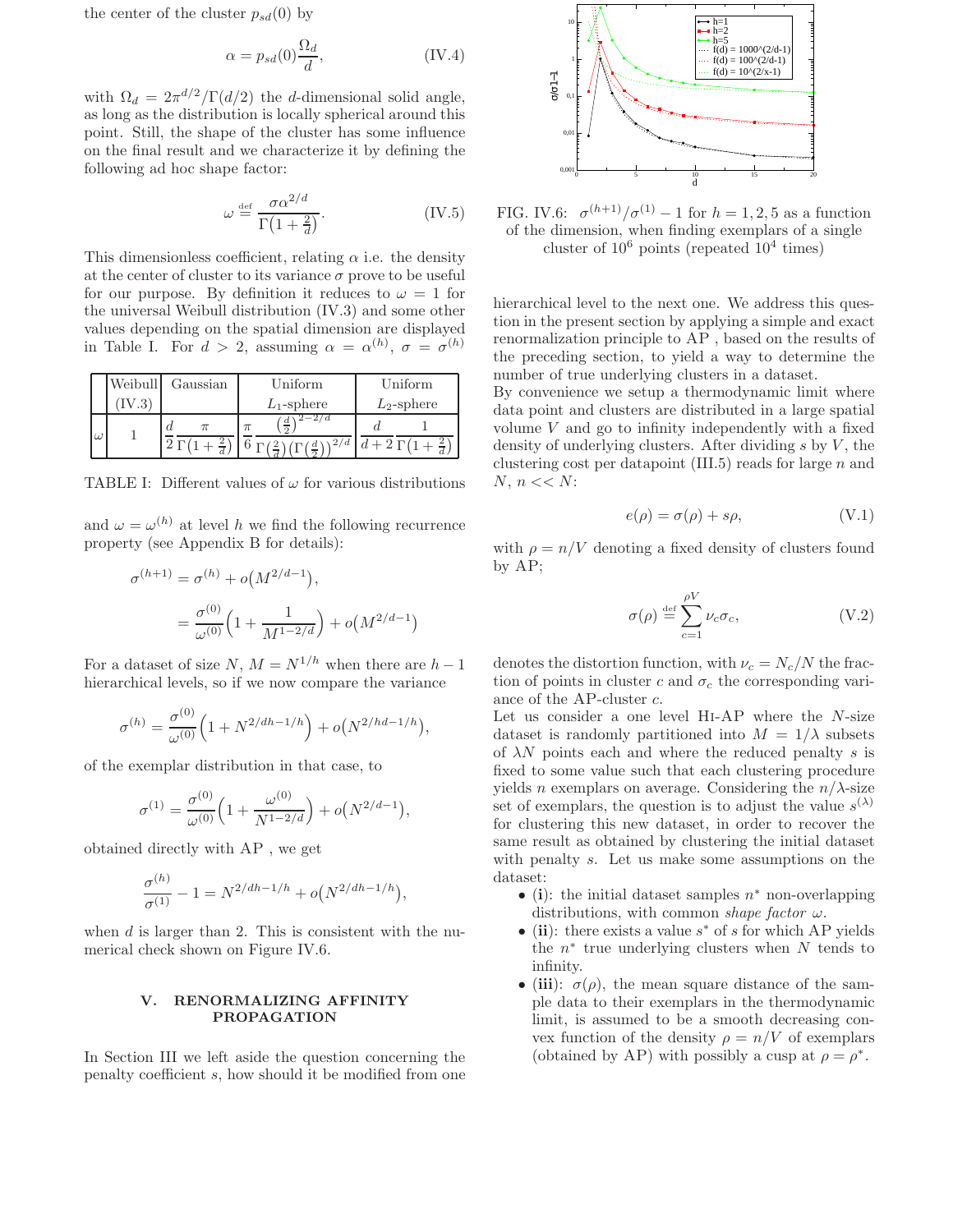

FIG. V.7: The distortion function for various values of  $\eta$  (left panel). The energy (i.e. the distortion plus the penalties) as a function of the number of clusters obtained at each hierarchical level of a single  $h = 2$ HI-AP procedure with  $\eta = 0.85$  (right panel). In both plots  $d = 5 \lambda N = 300$  and  $n^* = 10$ 

Assumption (i) can be approximately measured through parameter  $\eta$ , where  $d_{min}$  is the minimal distance between cluster centers and  $R_{max}$  is the maximal value of cluster radius:

$$
\eta \stackrel{\text{def}}{=} \frac{d_{min}}{2R_{max}},\tag{V.3}
$$

Indeed clusters are expected to be separable for  $\eta > 1$ . In practice, gradually increasing s decreases the number of clusters, one by one, either merging two clusters fragments of a true cluster (de-fragmenting phase) or merging two (truly distinct) clusters (coalescent phase). Assumption (ii) implies that merging two truly distinct clusters entails a higher cost than fragmenting a true cluster. It follows that, by gradually increasing s, one first observes the de-fragmenting phase − until some threshold value s ∗ is reached. At that point the de-fragmentation phase ends and is replaced by the coalescent one.

Performing the clustering using one or two hierarchical levels should yield the same result. This basic requirement indicates how s should be renormalized. It is obtained by reinterpreting the Divide-and-Conquer as a decimation procedure by enforcing the self-consistency of HI-AP as illustrated in Figure V.8. Let  $n_1$  [resp.  $n_2$ ] be the number of clusters obtained after the first [resp. second] clustering stage. Depending on s the proper rescaling may vary, but for  $s \simeq s^*$  this is supposed to behave in a universal way, because in that case, the clusters are preserved while their variance, as shown in the preceding section is simply multiplied by  $(N\lambda/n_1)^{-2/d}/\omega = \lambda^{2/d}/\omega$ in dimension  $d > 2$ . Therefore we choose to rescale s as

$$
s^{(\lambda)} = \frac{\lambda^{2/d}}{\omega} \ s.
$$
 (V.4)

When  $\lambda^{2/d}/\omega \ll 1$ , i.e. when there is a sufficient amount of data points per cluster, we expect the following property of Hi-AP to hold:

if 
$$
\begin{cases} s < s^* \text{ then } n_2 \ge n_1 \ge n^* \\ s = s^* \text{ then } n_2 = n_1 = n^*. \text{ (V.5)} \\ s > s^* \text{ then } n_2 = n_1 \le n^* \end{cases}
$$



FIG. V.8: Divide-and-Conquer strategy translated in a Kadanoff decimation procedure.



FIG. V.9: Transformation of the clusters after the first HI-AP step depending on s.  $s^{(\lambda)}$  is defined to insure clustering stability when  $s \simeq s^*$ .

The reason is the following. In the thermodynamic limit the value  $n_1$  for n, which minimizes the energy is obtained for  $\rho_1 = n_1/V$  as the minimum of (V.1):

$$
s + \sigma'(\rho_1) = 0.
$$

At the second stage one has to minimize with respect to  $\rho$ ,

$$
e^{(\lambda)}(\rho) = \frac{\lambda^{2/d}}{\omega} \left[ \frac{\omega}{\lambda^{2/d}} \sigma^{(\lambda)}(\rho, \rho_1) + \rho s \right],
$$

where  $\sigma^{(\lambda)}(\rho, \rho_1)$  denotes the distortion function of the second clustering stage when the first one yields a density  $\rho_1$  of clusters. This amounts to find  $\rho = \rho_2$  such that

$$
s + \frac{\omega}{\lambda^{2/d}} \frac{\partial \sigma^{(\lambda)}}{\partial \rho} (\rho, \rho_1) = 0, \qquad (V.6)
$$

We need now to see how, depending on  $\rho_1$ ,

$$
\tilde{\sigma}_{\rho_1}^{(\lambda)}(\rho) \stackrel{\text{def}}{=} \lambda^{-2/d} \sigma^{(\lambda)}(\rho, \rho_1)
$$

compares with  $\sigma(\rho)$ . This is depicted on Figure V.10.a. The qualitative justification of this plot is given in Appendix C. The point which is selected then graphically corresponds to the one for which the slope of  $\sigma(\rho)$  is  $-s$ ,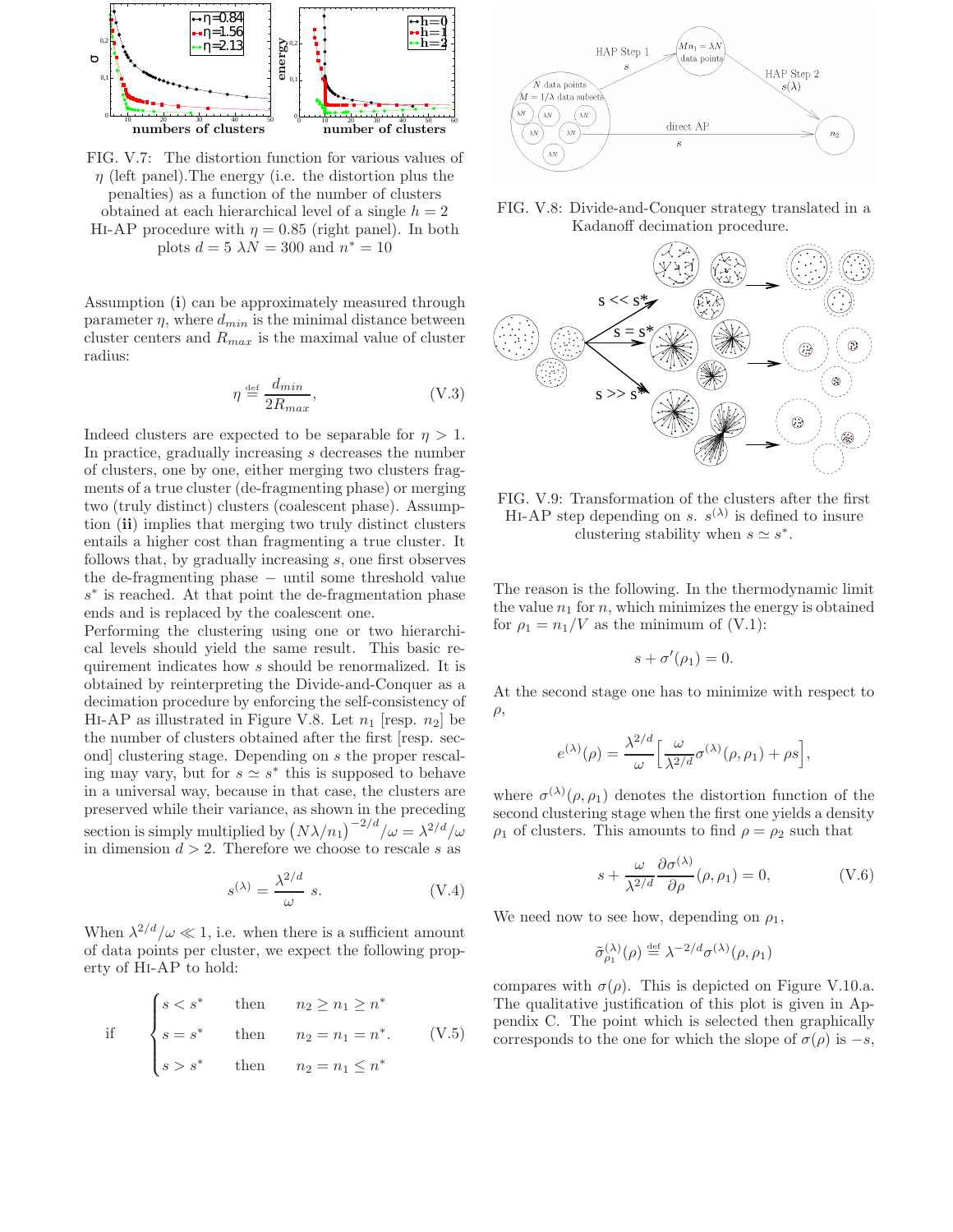which results in the behaviour depicted on Figure V.10.b. from which this property (V.5) holds. The true number of clusters  $n^* = \rho^* V$  is then easily identified as the junction point of the two curves in this figure.



FIG. V.10: Sketch of the rescaling property. Comparison of the distortion function between two stages of Hi-AP (a). Corresponding result in terms of the number of clusters as a function of  $s$  (b).

### VI. NUMERICAL EXPERIMENTS

We have tested this renormalized procedure both on artificial and real-world datasets, for proofs of principle and to discuss the robustness and limits of the approach.

### A. Artificial datasets

The study conducted on artificial datasets investigates the impact of the cluster shapes, their overlapping, the dimensionality and the size of the dataset. The typical observed behaviour is the one shown on Figure VI.11.a VI.11.c and VI.11.d . The self-similar point is clearly identified when plotting the number of clusters against the bare penalty, when  $\eta$  is not to small. As expected from the scaling  $(V.4)$ , the effect is less sensible when

the dimension increases, but remains perfectly visible and exploitable at least up to  $d = 30$ . The absence of information loss of the hierarchical procedure can be seen on the mean-error plots on Figure VI.11.b , in the region of s around the critical value  $s^*$ . The results are stable, when we take into account at the first stage of the hierarchical procedure the influence of the shape of the clusters. This is done by fixing the value of the factor form  $\omega$  to the correct value. In that case, at subsequent levels of the hierarchy the default value  $\omega = 1$  is the correct one to give consistent results. Nevertheless if the factor form is unknown and set to false default value, the results are spoiled at subsequent levels, and the underlying number of clusters turns out to be more difficult to identify, depending on the discrepancy of  $\omega$  with respect to its default value. We have observed also that the identification of the transition point is still possible when the number of datapoints per cluster get smaller, down to 6 in these tests. To obtain these curves e.g. with two hierarchical levels the total number of clustered items vary in the range  $10^4 - 10^6$  which is out of the range of a single AP run on a complete graph.



FIG. VI.11: Number of clusters obtained at each hierarchical level as a function of s, with fixed size of individual partition  $\lambda N = 300$ , for various spatial dimension, separability indexes and number of underlying clusters (a), (c) and (d), for the EGEE dataset (e) and of a jpeg image (f) of  $1.5 \times 10^5$  pixels size. Error distance of the exemplars from the true underlying centers (b) corresponding to clustering (a).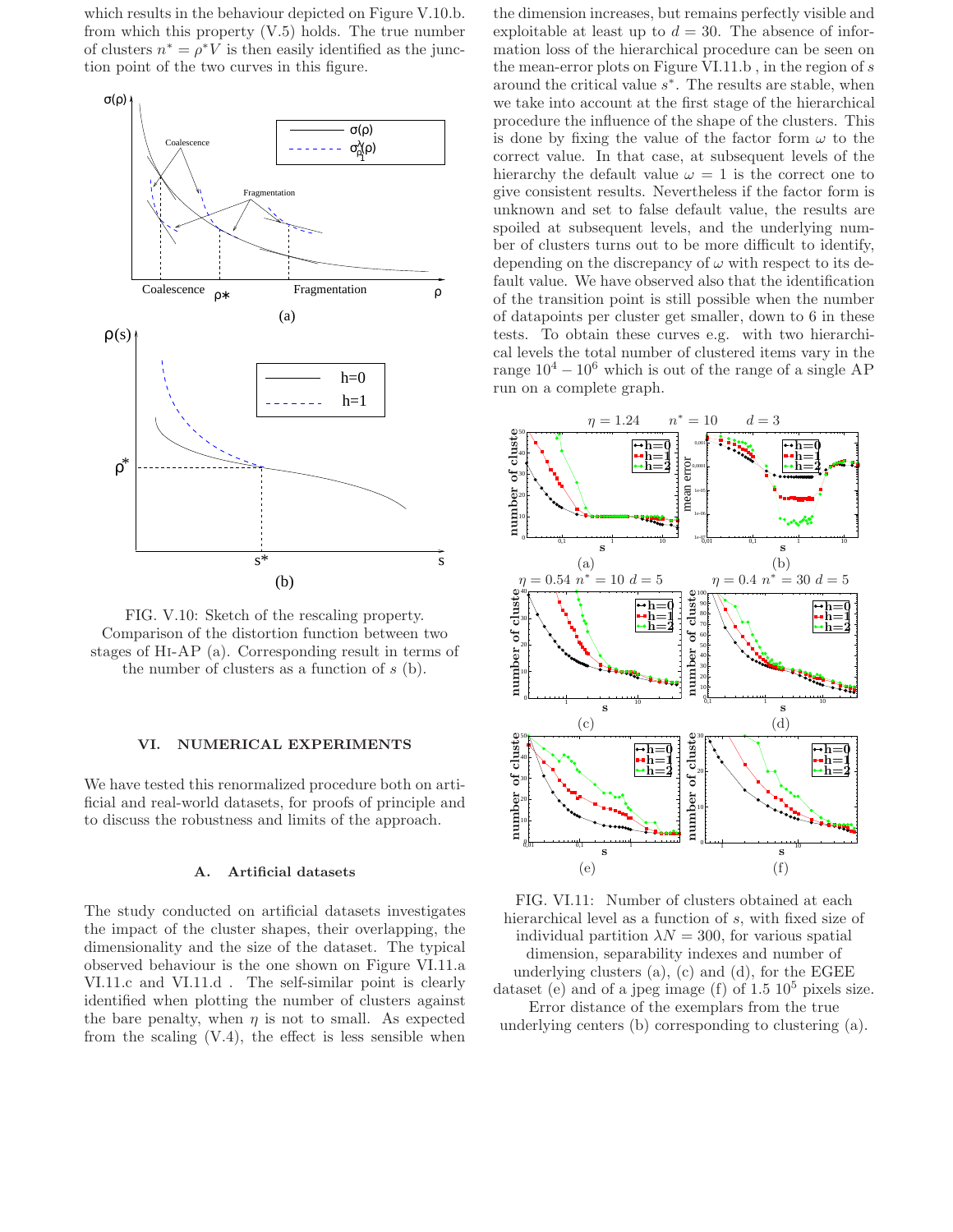# B. Real-world datasets

On real data the situation is different since we have no direct way to know whether the conditions of validity of the approach are satisfied. To be of interest a real dataset has to be very large, typically  $10^5 - 10^6$  items, to let several hierarchical comparisons. In addition the data have to be embedded in  $\mathbb{R}^d$ .

The EGEE dataset, publicly available from [15] and comprising 5 million datapoints, has been used. Each datapoint, originally describing a job submitted on the EGEE grid, is described by 6 continuous variables and 6 boolean ones. For the sake of the study, boolean values have been replaced by continuous values in [0, 1], with addition of a small amount of noise uniformly distributed in  $[0, 0.1]$ . Finally all components are rescaled such as to fit in a window of identical unit size and the standard Euclidean distance is used. The output of Hi-AP is shown on Figure VI.11.e. It is seen that the curves join near  $s = 4[20]$ , yielding then basically  $n = 4$  different clusters. When looking more carefully at the exemplars, we see that the clusters correspond to different combinations of labels (the initially binary components), while in the continuous subspace Hi-AP does not detect any structure; all exemplars found at  $s = 4$  share the same continuous components. Looking at distributions of the whole dataset along the axes shows instead well defined structures; unfortunately these clusters are very unbalanced by a factor of  $\simeq 100 - 1000$ , which certainly prevents the condition  $(ii)$  from being satisfied. By contrast the structures on the (initially) discrete features are perfectly identified, although clusters seem also unbalanced by a factor of  $\simeq$  10 in this subspace.

The strategy to circumvent this limitation of the algorithm is certainly related to redefining the distance, accounting for the spatial variation of densities [21].

A second large image dataset has been considered, where the datapoints actually reflect the pixels in the images. Each datapoint lies in a (almost) continuous 5−dimensional space, the 2 first components corresponding to the pixel spatial position while the 3 other corresponding to RGB encoding of the colors. We rescale as before each variable to fit in a window of size one, and consider as well the Euclidean distance. On the example seen on Figure VI.11.f we again see a point of convergence of the three curves indicating a number of cluster equal to 5. We observe this despite the little offset between  $h = 1, 2$  and  $h = 2, 3$ , showing that these clusters are far from being spherical. Looking then again at the distri-

bution along some axes (color axes) reveal on one hand that we should probably identify more detailed clusters, but also how far we are from the working assumptions made and supporting the renormalization approach on the other hand, as these clusters do overlap quite significantly. While a similar situation is observed on most pictures we have been testing, Hi-AP is found to yield a rather relevant selection of clusters though.

#### VII. DISCUSSION AND PERSPECTIVES

The present analysis of the scaling properties of AP, within a divide-and-conquer setting gives us a simple way to identify a self-similar property of the special point  $s^*$ , for which the exact structure of the clusters is recovered. Our main contribution hence is a principled approach for identifying the true cluster structure when using AP. While earlier work has been intensively examining the stability of  $k$ -means or PCA approaches (see e.g. [22]), to our best knowledge, the use of a renormalization approach is original in this context. This property can be actually exploited, when the dimension is not too large and when the clusters are sufficiently far apart and sufficiently populated. The separability property is actually controlled by the parameter  $\eta$  introduced in V.3, and in the vicinity of  $s^*$ , the absence of information loss, deduced from the single cluster analysis is effective. The approach can be turned into a simple line-search algorithm and this perspective will be investigated further on real data sets to obtain an on-line self-tuning of s, i.e. during the hierarchical treatment itself.

From the theoretical viewpoint, this renormalization approach to the self-tuning of algorithm parameter could be applied in other context, where self-similarity is a key property at large scale. First it is not yet clear how we could adapt our method to the SCAP context. The principal component analysis and associated spectral clustering provide other examples, where the fixing of the number of selected components is usually not obtained by some self-consistent procedure and where a similar approach to the one presently proposed could be used.

#### ACKNOWLEDGMENTS

This work was supported by the French National Research Agency (ANR) grant No ANR-08-SYSC-017.

- [1] A.P. Dempster, Laird N.M., and D.B. Rubin. Maximum likelihood for incomplete data via the EM algorithm. J. Royal Stat. Soc. B, 39(1):1–38, 1977.
- [2] in these algorithms,  $k$  is the number of centers to be obtained by alternatively assigning datapoints to candidate centers (expectation step) and then taking the mean of

each newly defined cluster as new candidate centers (optimization step).

[4] J. Pearl. *Probabilistic Reasoning in Intelligent Systems:* 

<sup>[3]</sup> S. Wiseman, M. Blatt, and E. Domany. Superparamagnetic clustering of data. Phys. Rev. E, 57:3767– 3787, 1998.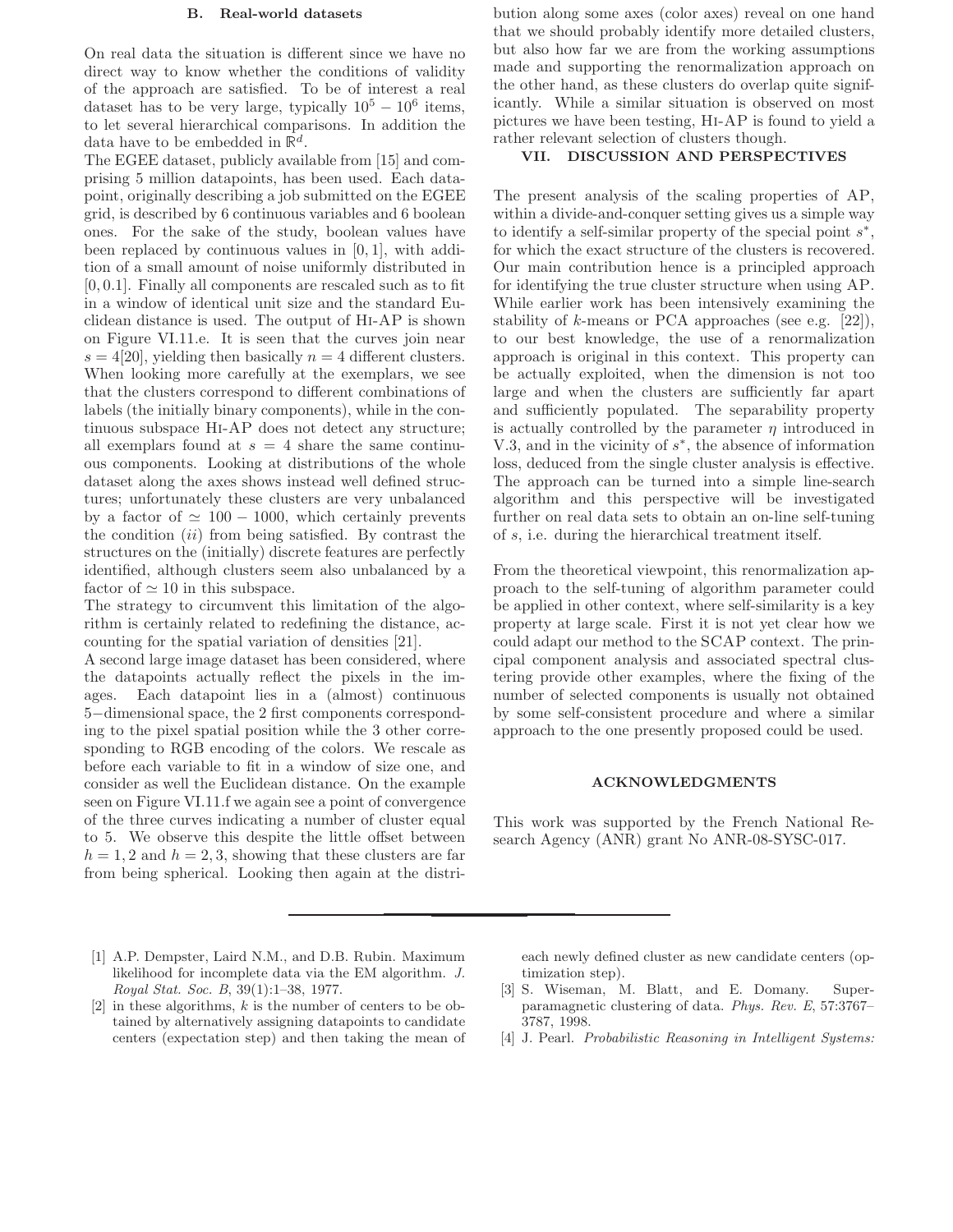Network of Plausible Inference. Morgan Kaufmann, 1988.

- [5] J. S. Yedidia, W. T. Freeman, and Y. Weiss. Generalized belief propagation. Advances in Neural Information Processing Systems, pages 689–695, 2001.
- [6] F. R. Kschischang, B. J. Frey, and H. A. Loeliger. Factor graphs and the sum-product algorithm. IEEE Transactions on Information Theory, 47:498–519, 2001.
- [7] B. Frey and D. Dueck. Clustering by passing messages between data points. Science, 315:972–976, 2007.
- [8] M. Leone, Sumedha, and M. Weigt. Clustering by softconstraint affinity propagation: Applications to geneexpression data. Bioinformatics, 23:2708, 2007.
- [9] M. Leone, Sumedha, and M. Weigt. Unsupervised and semi-supervised clustering by message passing: Softconstraint affinity propagation. Eur. Phys. J. B, pages 125–135, 2008.
- [10] C. Fraley and A. Raftery. How many clusters?which clustering method? answer via model-based clustering. The Computer Journal, 41(8), 1998.
- [11] S. Still and W. Bialek. How many clusters?:an information-theoretic perspective. Neural Computation, 16:2483–2506, 2004.
- [12] S. Dudoit and J. Fridlyand. A prediction-based resampling method for estimating the number of clusters in a dataset. Genome Biology, 2(7):0036.1–0036.21, 2002.
- [13] K. Wang, J. Zhang, D. Li, X. Zhang, and T. Guo. Adaptive affinity propagation clustering. Acta Automatica Sinica, 33(12):1242–1246, 2007.
- [14] X. Zhang, C. Furtlehner, and M. Sebag. Data streaming with affinity propagation. In *ECML/PKDD*, pages 628– 643, 2008.
- [15] X. Zhang, C. Furtlehner, J. Perez, C. Germain-Renaud, and M. Sebag. Toward autonomic grids: Analyzing the job flow with affinity streaming. In KDD, pages 628–643, 2009.
- [16] Y. Kabashima. Propagating beliefs in spin-glass models. J. Phys. Soc. Jpn., 72:1645–1649, 2003.
- [17] Except if the similarity matrix is sparse, in which case the complexity reduces to  $Nklog(N)$  with k the average connectivity of the similarity matrix [7].
- [18] S. Guha, A. Meyerson, N. Mishra, R. Motwani, and L. O'Callaghan. Clustering data streams: Theory and practice. In TKDE, volume 15, pages 515–528, 2003.
- [19] L. de Haan and A. Ferreira. Extreme Value Theory. Operations Research and Financial Engineering. Springer, 2006.
- [20] the curves coincide also at small s in the region where the number of data point is not sufficient according to condition  $\lambda^{2/d} \ll \omega$  in V.4.
- [21] Lihi Zelnik-manor and Pietro Perona. Self-tuning spectral clustering. In Advances in Neural Information Processing Systems 17, pages 1601–1608. MIT Press, 2004.
- [22] M. Meila. The uniqueness of a good optimum for kmeans. In ICML, pages 625–632. ACM, 2006.
- [23] Fluctuations are neglected in this argument. In practice the exemplars which emerge from the coalescence of two clusters might originate from both clusters, when considering different subsets, if the number of data is not sufficiently large.

#### Appendix A: Proof of loss estimate

The influence between the center of mass and extreme value statistics distribution corresponds to corrections which vanish when  $M$  tends to infinity (see Appendix B. Neglecting these corrections, enables us to use a spherical kernel instead of cylindrical kernel and to making no distinction between  $ex$  and  $\tilde{e}x$ , to write the recurrence. Between level h and  $h + 1$ , one has:

$$
f_{sd}^{(h+1)}(x) = \int_0^\infty K^{(h,M)}(x,y) f_{ex}^{(h,M)}(y) dy \qquad (A.1)
$$

with

$$
\lim_{M \to \infty} M^{-1} K^{(h,M)}\left(\frac{x}{M}, \frac{y}{M}\right) = \frac{d}{\sigma^{(h)}} K\left(\frac{dx}{\sigma^{(h)}}, \frac{dy}{\sigma^{(h)}}\right) \tag{A.2}
$$

where  $K(x, y)$  is the d-dimensional radial diffusion kernel,

$$
K(x,y) \stackrel{\text{def}}{=} \frac{1}{2} x^{\frac{d-2}{4}} y^{\frac{2-d}{4}} I_{\frac{d-2}{2}} \left(\sqrt{xy}\right) e^{-\frac{x+y}{2}}.
$$

with  $I_{\frac{d}{2}-1}$  the modified Bessel function of index  $d/2-1$ . The selection mechanism of the exemplar yields at level h,

$$
F_{ex}^{(h,M)}(x) = (F_{sd}^{(h)}(x))^{M},
$$

and with a by part integration, (A.1) rewrites as:

$$
f_{sd}^{(h+1)}(x) = K^{(h,M)}(x,0) +
$$

$$
\int_0^\infty (F_{sd}^{(h)}(y))^M \frac{\partial K^{(h,M)}}{\partial y}(x,y) dy,
$$
ith
$$
\lim_{M \to \infty} M^{-1} K^{(h,M)}(\frac{x}{M},0) =
$$

$$
\frac{d}{2\Gamma(\frac{d}{2})\sigma^{(h)}} \left(\frac{dx}{2\sigma^{(h)}}\right)^{\frac{d}{2}-1} \exp\left(-\frac{dx}{2\sigma^{(h)}}\right).
$$

w

At this point the recursive hierarchical clustering is described as a closed form equation. The result of Section IV A is then based on (A.2) and on the following scaling behaviors,

$$
\lim_{M \to \infty} F_{ex}^{(h,M)}\left(\frac{x}{M^{\frac{2}{d}}}\right) = \exp(-\alpha^{(h)} x^{\frac{d}{2}}),
$$

so that

$$
\lim_{M \to \infty} F_{sd}^{(h+1)}(\frac{x}{M^{\gamma}}) = \lim_{M \to \infty} M^{1-\gamma} \int_0^{\infty} dy
$$

$$
\int_{\frac{x}{\sigma^{(h)}}}^{\infty} du f_{ex}^{(h,M)}(\frac{y}{M^{\frac{2}{d}}}) K(M^{1-\gamma}u, \frac{M^{1-\frac{d}{2}}y}{\sigma^{(h)}}).
$$

Basic asymptotic properties of  $I_{d/2-1}$  yield with a proper choice of  $\gamma$ , the non degenerate limits of the scaling result. In the particular case  $d = 2$ , taking  $\gamma = 1$ , it comes:

$$
\lim_{M \to \infty} F_{sd}^{(h+1)}(\frac{x}{M}) = \int_0^\infty dy \int_{\frac{x}{\sigma(h)}}^\infty du f_{ex}^{(h)}(\sigma^{(h)}y) K(u, y)
$$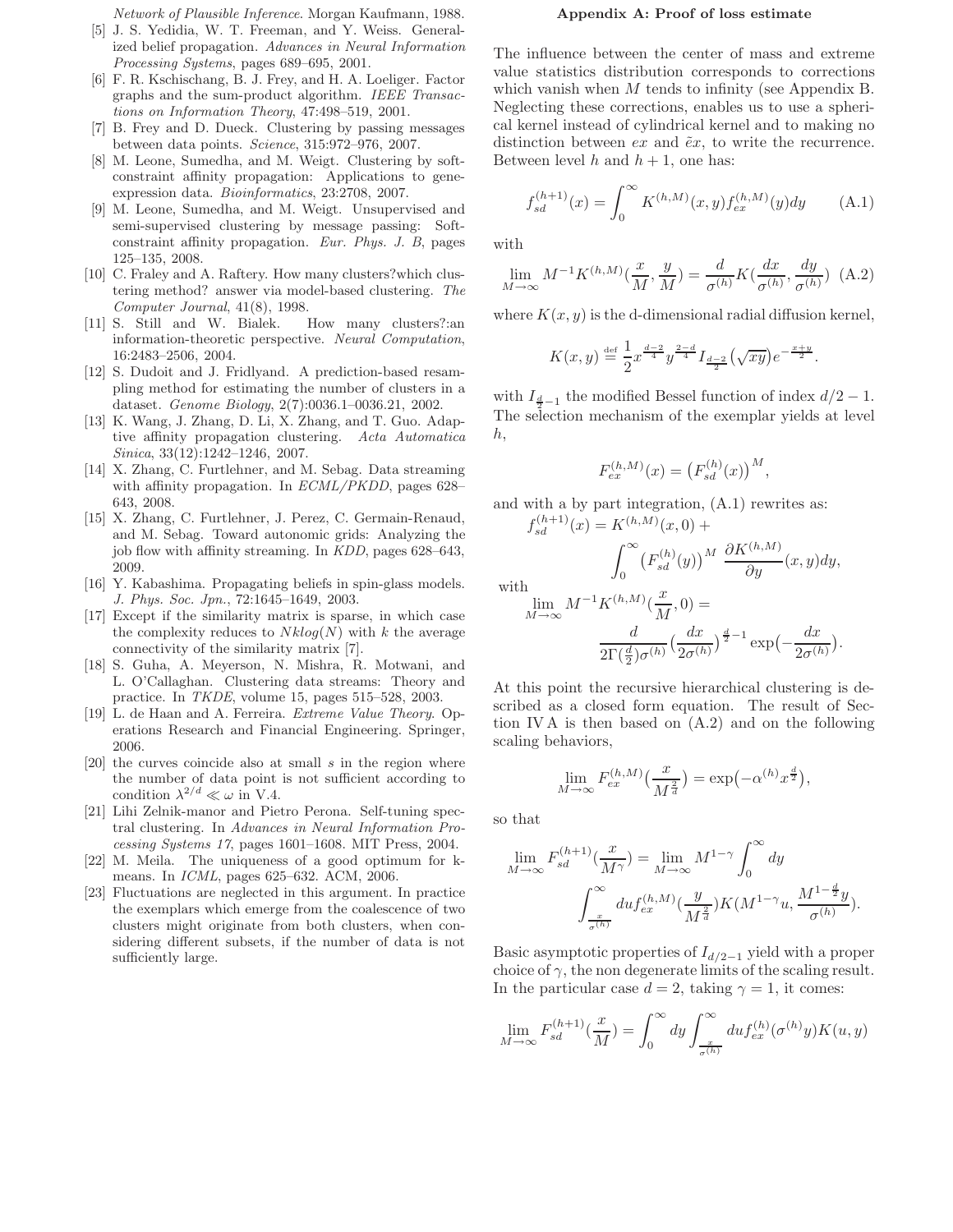$$
= -\int_0^\infty dy \int_{\frac{x}{\sigma^{(h)}}}^\infty du \frac{de^{-\alpha^{(h)}\sigma^{(h)}x}}{dy} I_0(2\sqrt{uy})e^{-(u+y)}
$$

$$
= \exp\left(-\frac{\alpha^{(h)}}{1+\alpha^{(h)}\sigma^{(h)}}x\right),
$$

with help of the identity

$$
\int_0^\infty dx x^\nu e^{-\alpha x} I_{2\nu}(2\beta\sqrt{x}) = \frac{1}{\alpha} \left(\frac{\beta}{\alpha}\right)^{2\nu} e^{\frac{\beta}{\alpha}}.
$$

Again in the particular case  $d = 2$ , by virtue of the exponential law one further has  $\alpha^{(h)} = 1/\sigma^{(h)}$ , finally yielding:

$$
\beta^{(h+1)} = \frac{1}{2}\beta^{(h)}.
$$
\n(A.3)

### Appendix B: Finite size corrections

We consider a given hierarchical level  $h$ ,  $\bf{r}$  denotes sample points,  $\mathbf{r}_{cm}$  their corresponding center of mass, and  $\mathbf{r}_{c}$ the exemplar, which in turn becomes a sample point at level  $h + 1$ . We have

$$
p_{sd}^{(h+1)}(\mathbf{r})d^d\mathbf{r} = P(\mathbf{r_c} \in d^d\mathbf{r}) = d^d\mathbf{r} \int d^d\mathbf{r}_{cm}
$$

$$
p_{sd,cm}^{(h)}(\mathbf{r}, \mathbf{r}_{cm})P(|\mathbf{r}_{sd} - \mathbf{r}_{cm}| \geq |\mathbf{r} - \mathbf{r}_{cm}| |\mathbf{r}_{cm})^{M-1}.
$$

We analyse this equation with the help of a generating function:

$$
\phi_{\mathbf{.}}(\Lambda) = \int d^d \mathbf{r} p_{\mathbf{.}}(\mathbf{r}) e^{-\Lambda \mathbf{r}}.
$$

where  $\blacksquare$  may be indifferently sd, c or cm and  $\Lambda r$  is the ordinary scalar product between two d-dimensional vectors. Let  $\lambda = |\Lambda|$ , by rotational invariance, p depends only on r and  $\phi$ , depends solely on  $\lambda$ , so we have

$$
g_{\star}(\lambda) \stackrel{\text{def}}{=} \log(\phi_{\star}(\Lambda))
$$
  
=  $\log \left(2\pi^{d/2} \int_0^{\infty} dr r^{d-1} p_{\star}(r) \left(\frac{\lambda r}{2}\right)^{1-d/2} I_{d/2-1}(\lambda r)\right).$ 

The joint distribution between  $\mathbf{r}_{sd}$  and  $\mathbf{r}_{cm}$  takes the following form

$$
p_{sd,cm}(\mathbf{r},\mathbf{r}_{cm})=p_{sd}(r)p_{cm|sd}(|\mathbf{r}_{cm}-\frac{\mathbf{r}}{M}|)
$$

where by definition  $p_{cm|sd}$  is the conditional density of  $\mathbf{r}_{cm}$  to  $\mathbf{r}_{sd}$ , with

$$
g_{cm|sd}(\lambda) = (M-1)g_{sd}(\frac{\lambda}{M}), \qquad (B.1)
$$

while

$$
g_{cm}(\lambda) = Mg_{sd}(\frac{\lambda}{M}), \qquad (B.2)
$$

where  $g_{sd}$  is assumed to have a non zero radius Taylor expansion of the form

$$
g_{sd}(\lambda) = \frac{\sigma^{(h)}}{2d} \lambda^2 + \sum_{n=2}^{\infty} \frac{g^{(2n)}(0)}{2n!} \lambda^{2n},
$$
 (B.3)

since by rotational symmetry all odd powers of  $\lambda$  vanish and where  $\sigma^{(h)}$  represents the variance at level h of the sample data distribution. In addition the conditional probability density of  $\mathbf{r}_{sd}$  to  $\mathbf{r}_{cm}$  reads

$$
p_{sd|cm}(\mathbf{r}, \mathbf{r}_{cm}) = \frac{p_{sd}(r)}{p_{cm}(r_{cm})} p_{cm|sd}(|\mathbf{r}_{cm} - \frac{\mathbf{r}}{M}|)
$$

$$
\stackrel{\text{def}}{=} p_{sd|cm}(u, \theta, r_{cm})
$$

where  $\mathbf{u} = \mathbf{r} - \mathbf{r}_{cm}$  and  $\theta$  is the angle between **u** and  $\mathbf{r}_{cm}$ . Let

$$
f(u,r_{cm}) \stackrel{\text{def}}{=} P(|\mathbf{r}_{sd} - \mathbf{r}_{cm}| \ge u |\mathbf{r}_{cm}).
$$

We have

 $f(u,r_{cm}) =$ 

$$
1 - \Omega_{d-1} \int_0^u dx x^{d-1} \int_0^{\pi} d\theta \sin \theta^{d-2} p_{sd|cm}(x, \theta, r_{cm}).
$$

with

$$
\Omega_d = \frac{2\pi^{d/2}}{\Gamma\left(\frac{d}{2}\right)},
$$

the d-dimensional solid angle. Let

$$
h(u, r_{cm}) \stackrel{\text{def}}{=} \log(f(u, r_{cm})).
$$

We have

$$
p_{sd}^{(h+1)}(r) = p_{sd}^{(h)}(r) \int d^d \mathbf{r}_{cm}
$$
  
\n
$$
p_{cm|sd}(|\mathbf{r}_{cm} - \frac{\mathbf{r}}{M}|) \exp((M-1)h(|\mathbf{r} - \mathbf{r}_{cm}|, r_{cm})).
$$

From the expansion (B.3) we see that corrections in  $g_{cm}$  and  $g_{cm|sd}$  to the Gaussian distribution are of order  $1/M^3$ ,  $\sigma_{cm} = \sigma/M$  as expected from the central limit theorem and  $\sigma_{cm|sd} = (M-1)\sigma/M^2$ . Letting  $y = \mathbf{r}_{cm} - \mathbf{r}$ we have

$$
p_{sd}^{(h+1)}(r) =
$$
  

$$
p_{sd}^{(h)}(0) \left(\frac{dM}{2\pi\sigma^{(h)}}\right)^{d/2} \int d^d \mathbf{y} \exp\left(-M\psi^{(M)}(\mathbf{r}, \mathbf{y})\right),
$$

with

$$
\psi^{(M)}(\mathbf{r}, \mathbf{y}) \stackrel{\text{def}}{=} -\frac{d}{2} \log \frac{M}{M-1} - \frac{dr^2}{2\sigma^{(h)}} + \log \frac{p_{sd}^{(h)}(r)}{p_{sd}^{(h)}(0)}
$$

$$
+ \frac{dM}{2(M-1)\sigma^{(h)}} |\mathbf{y} + \mathbf{r}|^2 + (M-1)h(y, |\mathbf{y} + \mathbf{r}|)
$$

.